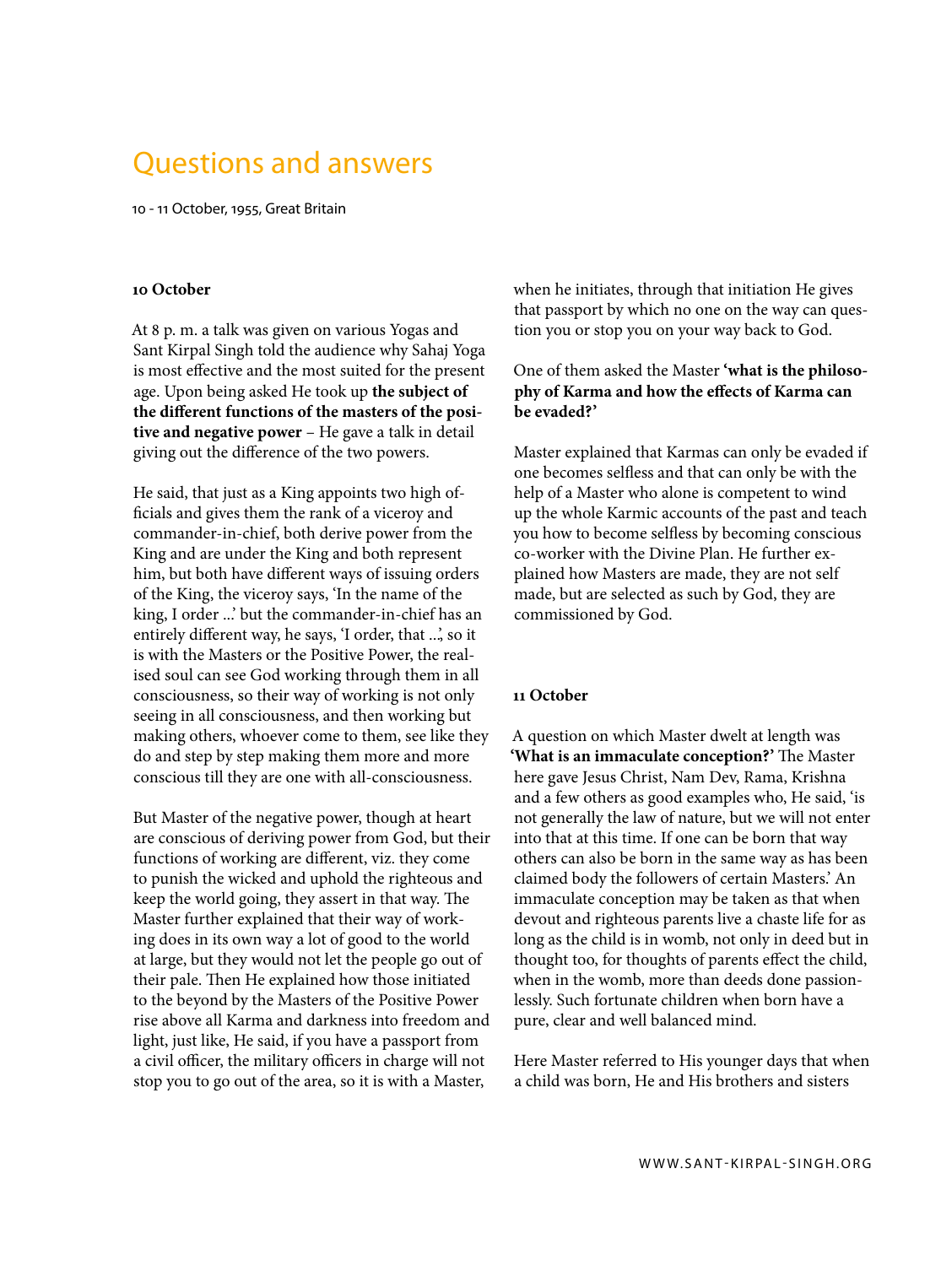never could fathom out where from had the baby come, but they used to be easily satisfied when told that the midwife had left the baby as a present. He said, 'even up to my own marriage day I never knew what actually marriage meant.' Today people have and are taking up marriage as a machinery of enjoyment, whereas this marriage, in the true sense, is a holy and sacred mission in life where two souls unite together to help each other to realise the higher self and make this marriage bind them together in truth and 'Yes', he said, 'one of the duties of the parents is also to beget children.' So if married life is lived as is written in the Holy Scriptures, such a married life is no bar to spirituality.

Another question was put, **'How are Masters made and how they can be recognised?'** Maharaj Ji said that all Masters are commissioned by God for His great work on this earth, to recognise a Master is not difficult they being conscious co-workers are naturally not after worldly show, as they see that God works through them they are truly very humble, they live very simple life and on their own earnings. Though they look like ordinary people they are Kings of all Kings within, as Shamas Tabriz says, 'Do not look to the outer appearance, how we look , what we wear, look within us, see what great riches we have got, what great beings we are!' the seekers after truth are led to His door by God and the Master usually never refuses any of them who are in search in all sincerity. Just like a washerman who generally accepts all the dirty clothes, knowing it is his profession to wash away all dirt and bring out the whiteness of the linen similarly masters look at the souls within, as it is their profession to liberate the soul from the bondage of the mind and matter, they too generally never refuse to wash away all the sins for they can see, like a washerman, that the soul is something different to what it appears to be, so they start their washing on it too, till they have brought it to its true colour. 'The Masters are all along conscious of God,' Maharaj Ji said, 'working or sleeping, they are always conscious of God.'

Another man asked **'Who made God?'** – Master very beautifully put a question to that man, 'Can a child ever know how his father was born himself?' He said the wisest thing to do if you want to save

yourself is to get out of the house which is being consumed by fire, if when in a burning house you start questioning and investigation as to the cause of the fire, the result will be you with the house will be consumed in that fire even before getting any enlightenment as to your Whats and Hows. So, He said, 'get out of the burning house and then inquire.'

Someone else asked the Master **if there was a possibility of one world religion** – He said, because of not really seeing the truth and having different temperaments it is very nearly impossible that the world can ever have one religion, but it is not only possible, it is a surety that we can have it, only by the opening of the inner eye and seeing the truth with your own eyes we can see we are one in His name. The world is today struggling hard to shake off the delusion it is going in and is trying hard to awaken itself to the truth and men are coming up feeling the necessity of unity.

To the statement made by one that '**The world is awaiting the coming of Messiah'** – Master said, 'Awaiting? But did not Christ say that he will never leave the world even to the end of the world?' Then Master explained that Christ was no particular body, it was that which was working in him that made Jesus a 'Christ' and is still in this world, it appears at different poles to give enlightenment to the world.

To **'Christ came as a World Saviour',** Master said, all Masters come as World Saviours not as saviours of one religion or the other or this country or the other, but they come to save the souls of all the world race.

To the question **'Can a woman ever become a Saint?'** Master said, this is the science of the soul and souls have no sex, they can come up to realize God just as Indemati, etc., did in India. But woman, He said being less externalized go up quicker in the beginning whereas men having many irons in the fire have a difficult time in the beginning to concentrate but later on it is easier for them than woman.

At 8 p. m. meeting, a follower of Yogananda put a question to the Master by which Master had to give a talk on various Yogas and explained why Surat